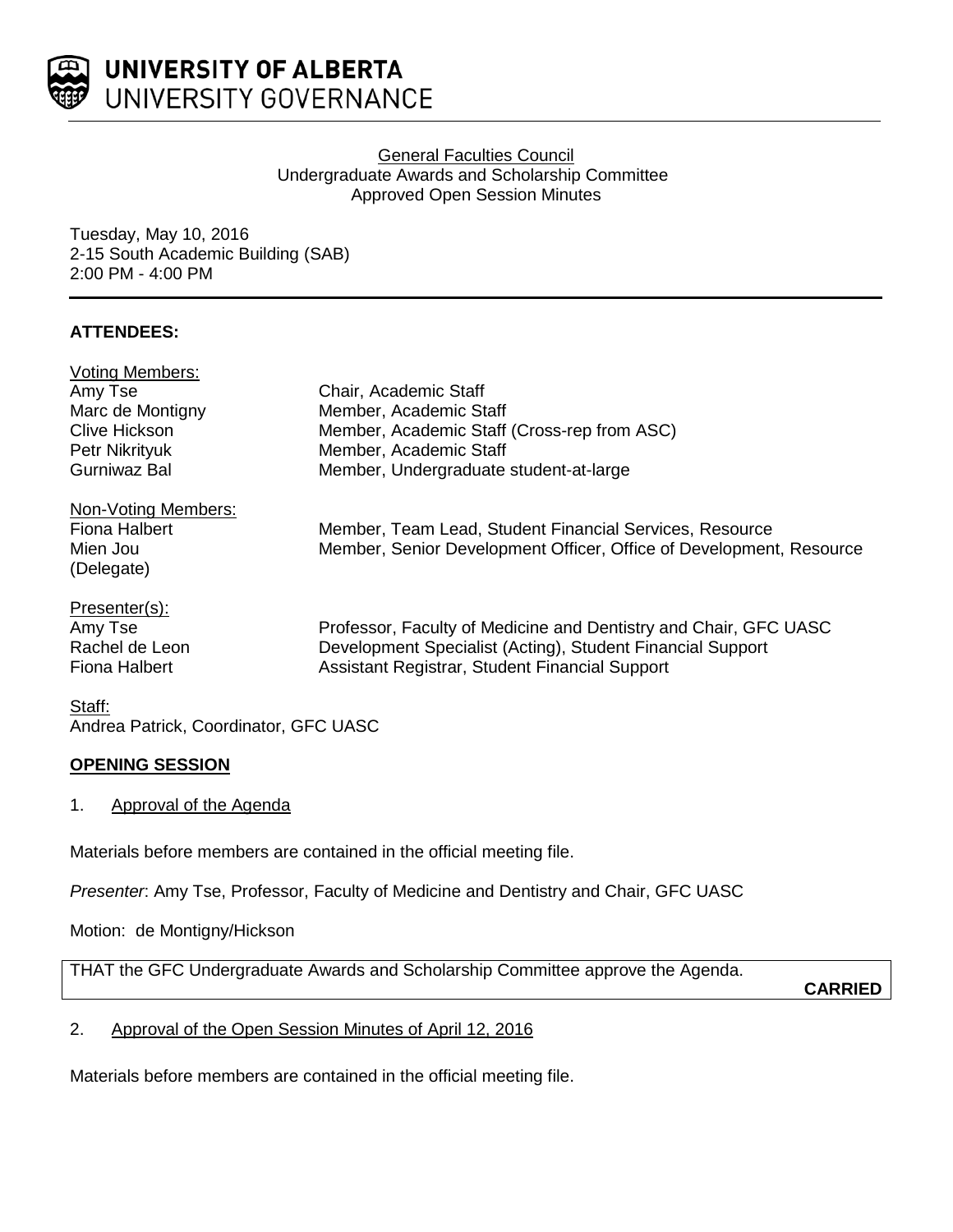*Presenter*: Amy Tse, Professor, Faculty of Medicine and Dentistry and Chair, GFC UASC

Motion: de Montigny/Hickson

THAT the GFC Undergraduate Awards and Scholarship Committee approve the Minutes of April 12, 2016. **CARRIED**

#### 3. Comments from the Chair

The Chair welcomed new student members of the Committee.

Vice Chair Clive Hickson provided a brief summary of Committee procedures to new members.

## **ACTION ITEMS**

## 4. New Undergraduate Awards and Bursaries for Approval (May 10, 2016)

Materials before members are contained in the official meeting file.

*Presenter*: Rachel de Leon, Development Specialist (Acting), Student Financial Support

*Purpose of the Proposal*: To approve new undergraduate awards, scholarships and bursaries.

#### *Discussion*:

Ms de Leon presented new undergraduate awards, scholarships and bursaries for members to consider. She provided members with an extra item for consideration in hard copy. During the discussion in regards to these items, members expressed numerous comments, questions and suggestions.

Item 2: Members discussed the Conditions of this award and requested clarification surrounding the creative writing course listed within the Conditions.

Item 4: A member sought clarification surrounding how interest would be demonstrated.

Item 5: Member discussed the definition of "rural".

Item 6: Members engaged in a lengthy discussion relating to the term "natural disaster", as listed within the Conditions of this bursary.

Item 7: Members discussed the Field of Study of this bursary, and suggested changes to the wording of the Conditions.

## Motion: de Montigny/Hickson

THAT the GFC Undergraduate Awards and Scholarship Committee approve, under delegated authority from General Faculties Council, new Undergraduate Awards and Bursaries, as submitted by Student Financial Support and as set forth in Attachment 1, as amended, to be effective immediately.

**CARRIED**

## 5. Amendments to Existing Undergraduate Awards and Bursaries for Approval (May 10, 2016)

Materials before members are contained in the official meeting file.

*Presenter*: Rachel de Leon, Development Specialist (Acting), Student Financial Support